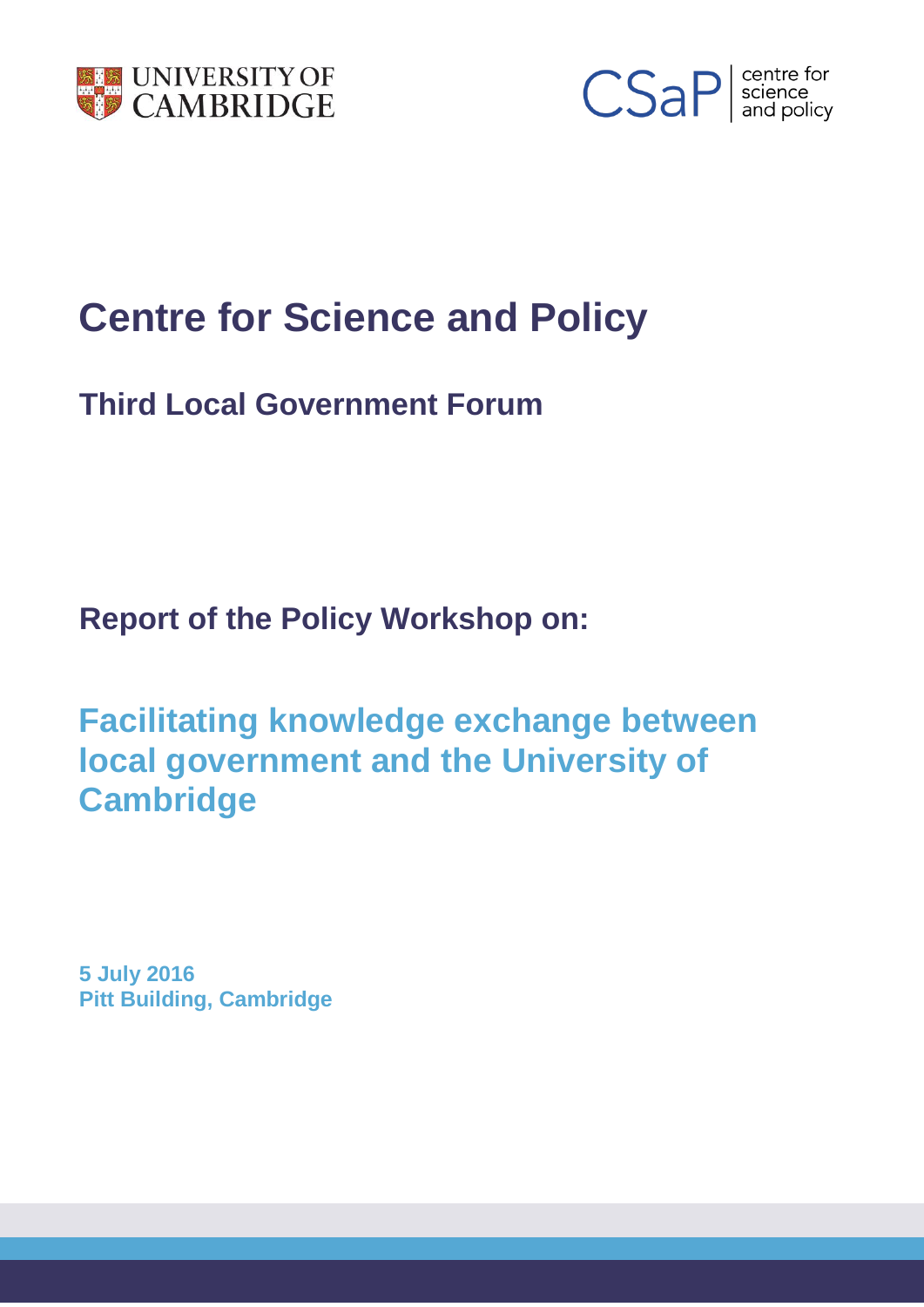Facilitating knowledge exchange between Local Government and the University of Cambridge 5 July 2016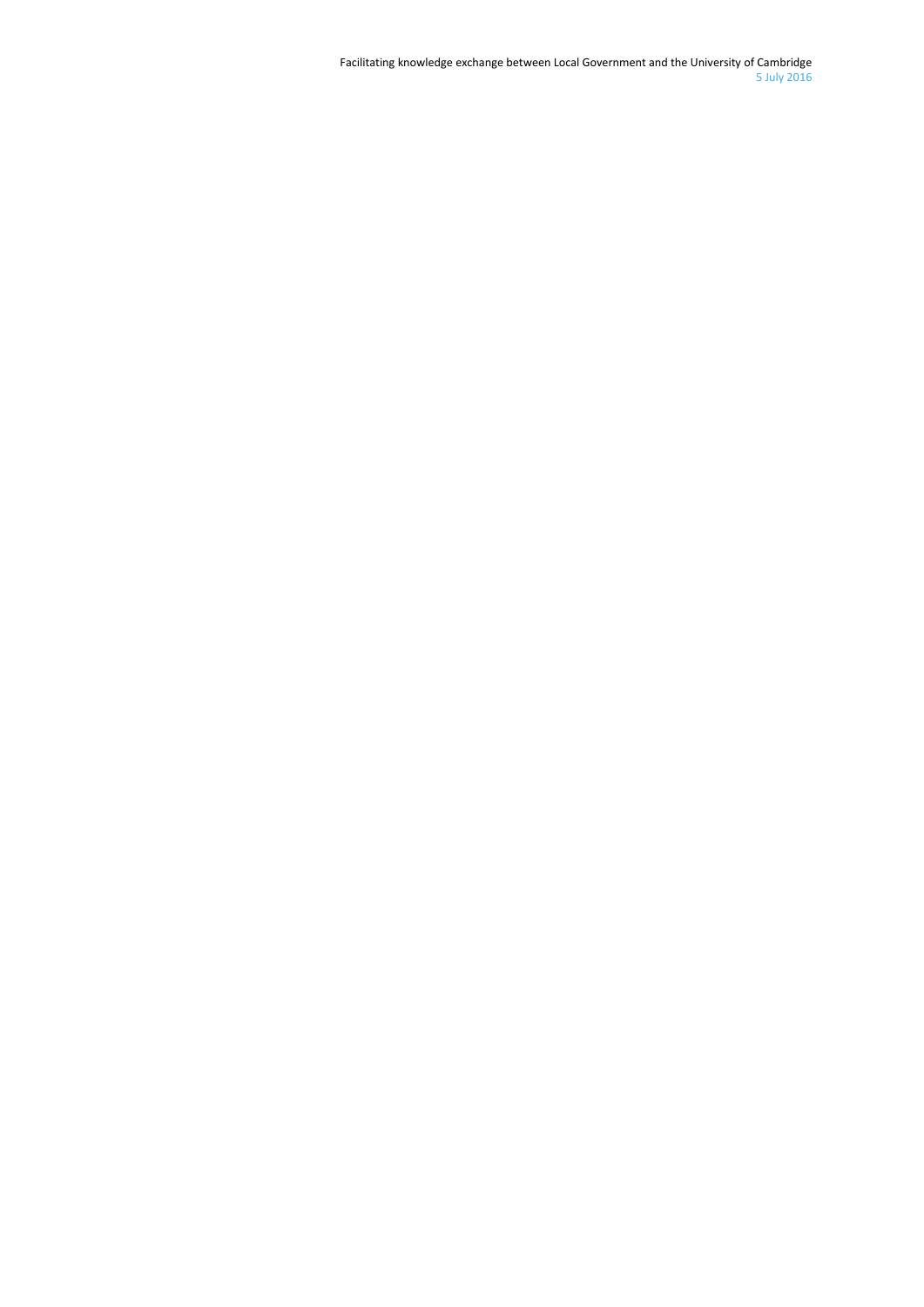### Summary

This policy workshop was convened to discuss how research carried out by academics at the University of Cambridge could help policy makers in local government. The workshop was funded by the ESRC IAA at Cambridge.

Discussions focused on a number of key questions including:

- National vs local decision-making in housing (in the context of devolution of powers to some localities in England)
- What additional powers (if any) do local policy professionals think they need?
- What research is currently being undertaken at Cambridge? What is the best way to communicate this?
- What are the key housing/planning issues that need further research?
- What types of research would local government like to see carried out?
- What can academia learn from local government?
- How can the CSaP Policy Fellowship better serve the needs of local government?

### Agenda

- 16:00 Arrival and tea
- 16:10 Welcome & Introductions
- 16:20 Opening statements:
	- o Mark Reeve, Chairman, Greater Cambridge Greater Peterborough
	- o Michael Oxley, Cambridge Centre for Housing and Planning Research
- 16:50 Chaired Discussion
- 18:30 Networking & drinks
- 19:30 Close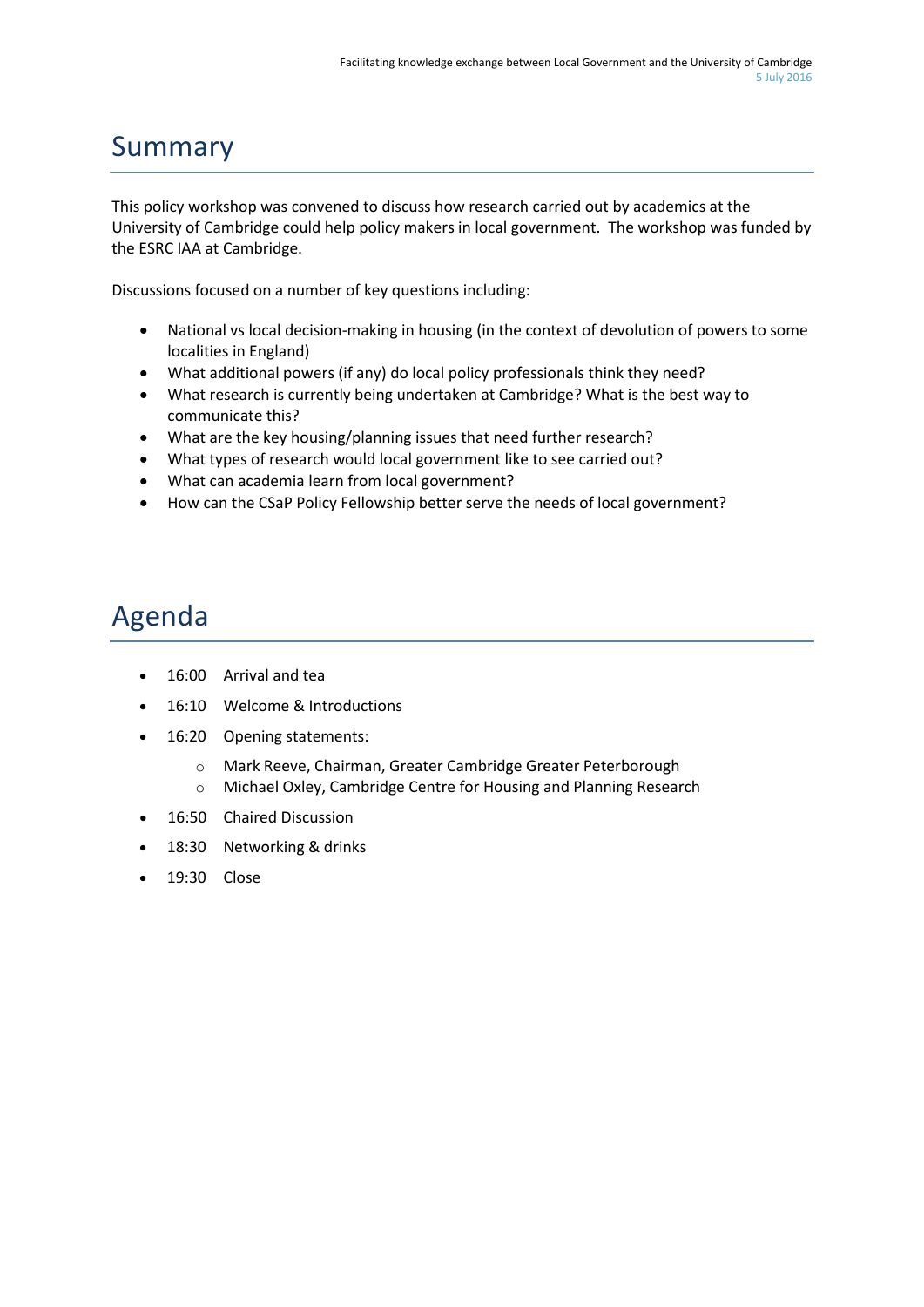### Attendees

- **Dr Robert Doubleday** (Chair), Executive Director, Centre for Science and Policy
- **Quentin Baker**, Cambridgeshire County Council
- **Dame Kate Barker**, Chair of Advisory Board, Centre for Business Research (CBR), University of Cambridge
- **Liz Bisset**, Director of Customer and Community Services, Cambridge City Council
- **Nicola Buckley**, Associate Director, Centre for Science and Policy
- **Matthew Bullock**, Master, St Edmunds College, Cambridge
- **Dr Gemma Burgess**, Senior Research Associate , Department of Land Economy, University of Cambridge
- **Alan Carter**, Head of Strategic Housing, Cambridge City Council
- **Rob Carter***,* CEO, RG Carter Construction
- **Martin Clark,** Director, Allia
- **Dr Andy Cosh**, Assistant Director, Centre for Business Research, University of Cambridge
- **Neil Darwin**, Chief Executive, Greater Cambridge Greater Peterborough
- **Emma Fletcher**, Director, Hill Group
- **Claire Flowers**, Project Manager, Greater Cambridge Greater Peterborough
- **Marla Fuchs**, ESRC IAA Coordinator, Research Strategy Office, University of Cambridge
- **Ben Furr**, Partner, Calford Seaden
- **Philip Guildford**, Director of Research and Finance, Department of Engineering, University of Cambridge
- **Dr Ying Jin**, Senior Lecturer, Department of Architecture, University of Cambridge
- **Stephen Kelly**, Joint Director of Planning and Economic Development, South Cambridgeshire District Council
- **Anne-Cécile Larribau-Smith**, Local Political Affairs Manager, Office of External Affairs and Communications, University of Cambridge
- **Andrew Matthews**, Partner, Proctor and Matthews Architects
- **Karen Mayhew,** CEO, Havebury
- **Dr Nicky Morrison**, Lecturer, Department of Land Economy, University of Cambridge
- **Kathryn Muir** (Note-taker), Research Assistant, Cambridge Centre for Housing and Planning Research
- **Will Nichols**, Partner, Strutt and Parker
- **Professor Michael Oxley**, Director, Cambridge Centre for Housing and Planning Research
- **Dr Deborah Pullen**, Group Research Director, BRE
- **Dr Tony Raven**, Chief Executive, Cambridge Enterprise, University of Cambridge
- **Mark Reeve**, Chairman, Greater Cambridge Greater Peterborough
- **Michael Soper**, Research & Performance Team Manager, Cambridgeshire County Council
- **James Stevens**, House Builders Federation
- **Professor Peter Tyler**, University Lecturer, Department of Land Economy, University of Cambridge
- **Judi Wilson,** Regional Framework Manager, Wilmott Partnership Homes Ltd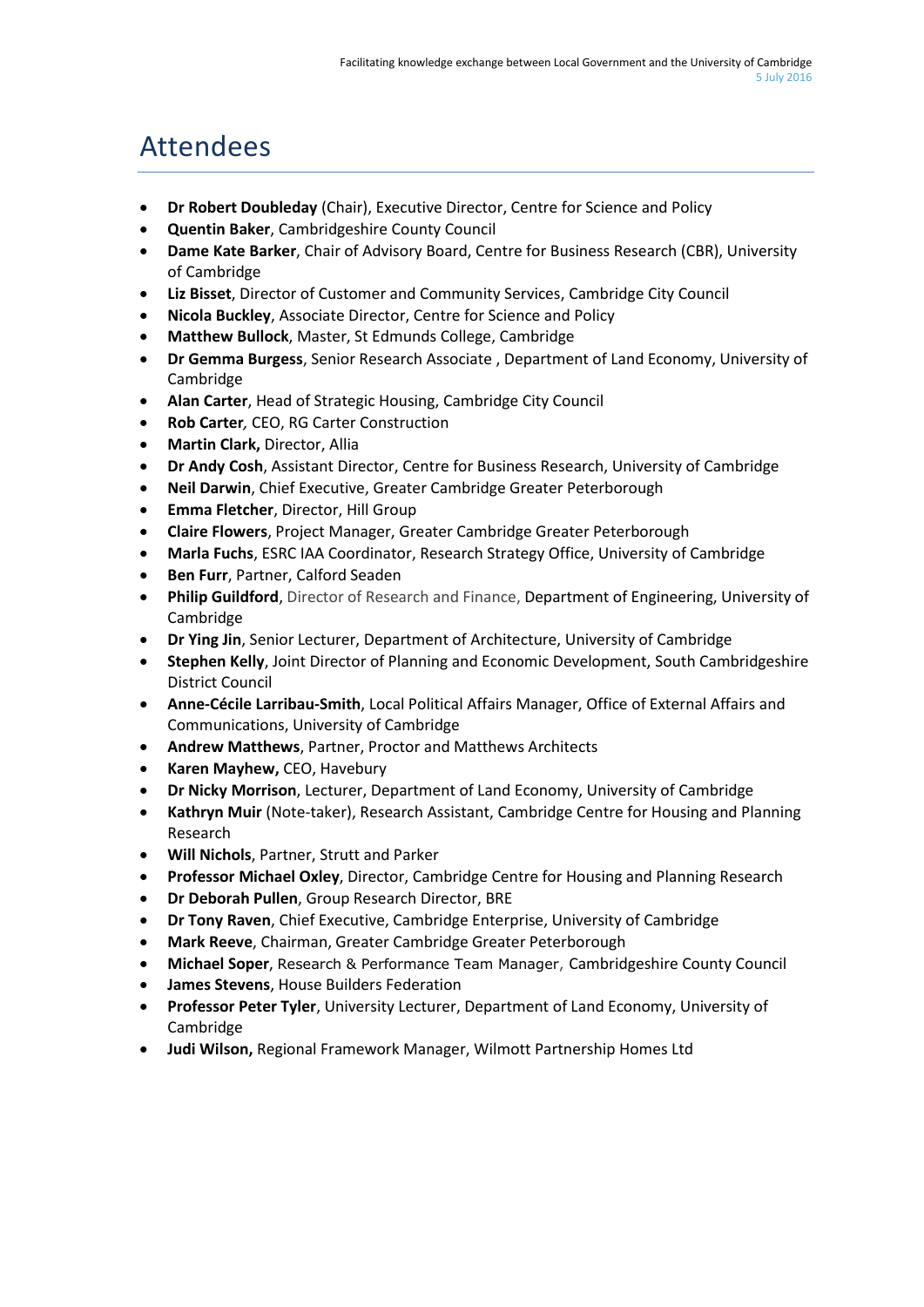### Introductory presentations

The roundtable began with presentations from Mark Reeve, Chairman, Greater Cambridge, Greater Peterborough Local Enterprise Partnership (GCGP LEP) and Michael Oxley, Director, Cambridge Centre for Housing and Planning Research (CCHPR).

**Mark Reeve** outlined that housing was not originally on the agenda for LEPs but now they are being asked to play an increasing role in housing policy.

Mark stressed the importance of housing delivery as part of the devolution deal for the Greater Cambridge Greater Peterborough area, with £170 million set aside for affordable housing. In this area, 4700 homes are year are being produced and 7400 are needed. £2.3 billion of housing in this area is planned for the near future

Mark listed key questions such as how transport links could better connect the Fenland area to Cambridge; and how to address an apparent skills gap – the building sector lost many jobs in the economic downturn after the global financial crisis and credit crunch. These jobs and the skilled people to do them need to be replaced. Overall, Mark said there was a need for high-level thinking to address the transport and skills questions.

**Michael Oxley** then gave a presentation on the work of the **Cambridge Centre for Housing and Planning Research (CCHPR)**. He highlighted a current bid to host a National Evidence Centre on UK Housing, to be funded by the Economic and Social Research Council and Joseph Rowntree Foundation. CCHPR would lead the National Housing Evidence Centre's stakeholder engagement, communications and dissemination work. Michael and his colleagues are keen to engage with the kinds of stakeholders represented at this roundtable.

Michael also made general points on the role that academic research can play in housing. He drew attention to the way research can produce evidence – helping policy development move from opinion to evidence. Academic research can also help generate new ideas and different ways of thinking about big problems. Finally, when new ideas have been generated, academics can help investigate relevant background context, such as looking internationally for comparable programmes.

### **Discussion**

Several speakers highlighted that the Cambridge area has had some success in its housing development, one participant noting that "We have one of the highest housing growths in the country so the planning system must be doing something right".

The question was asked whether the target for affordable housing set out in the Cambridge Futures plan was met, and the answer provided was that it has been met through the North-West Cambridge development, but not in other areas.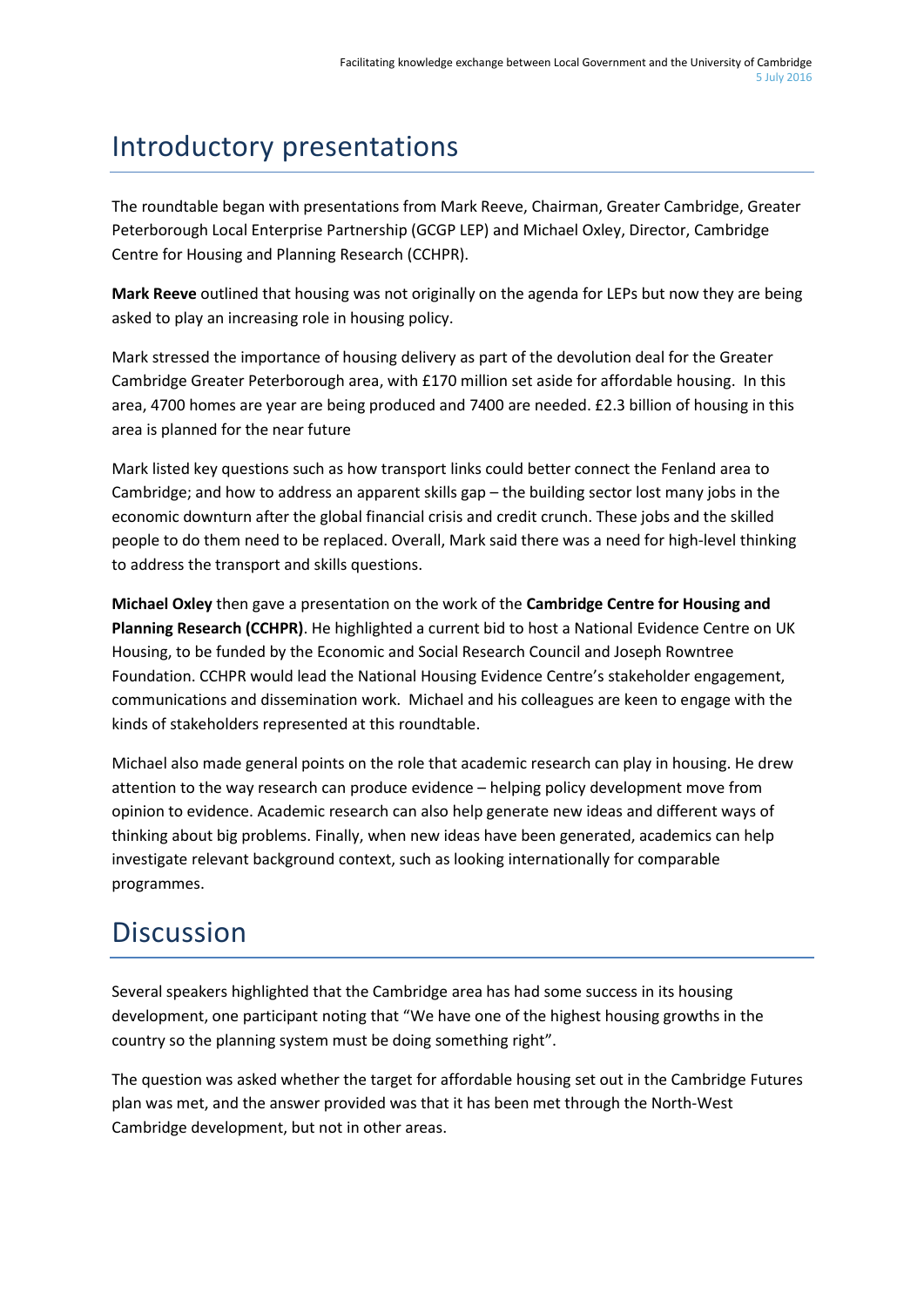#### **Need for a regional plan**

The need for a regional plan was articulated, and the need for long-term thinking to prepare the landscape for 30-50 years. It was discussed that the LEP may play a role in this, as a strategic facilitator.

The success of house building over 10-20 years can change the economic geography of a region so a regional plan needs to be tied into spatial planning.

It is important to understand the different needs different households have - the needs of existing and potential city residents. There are issues of economic development and social justice in understanding the market and housing needs.

There was discussion about methods for generating consensus about how to house the next generation. There is a need to understand the tenure mix that's viable –and how to ensure new schemes are delivered to meet those needs. The need for housing zones which bring together housing, infrastructure and jobs was expressed.

#### **Issues:**

- The growth of housing in Cambridge doesn't keep up with demand. Factors influencing this include the 'stickiness' of residence in Cambridge. The city has social networks, education, a very attractive image and so on. But actually less than a third of the city is really the most popular to live in (and this is where it's most difficult to build).
- There are different types of urban areas in the region. Findings were reported that nationally about 20% of people are happy to have a truly urban way of living, mostly in London. In Cambridge a very small percentage are looking for this. People in this area express preferences for peace and quiet, even though they live in a city.
- Cambridgeshire as a whole is a very rural area so the question was asked how growth in existing rural communities will meet people's needs? It will be important to deliver in Peterborough, Fenland etc. and not just Cambridge.
- The issue of failing to demolish much existing housing stock was discussed. As a country, there is a tendency to "hang onto every house" – which can create problems.
- It was argued that the Cambridge area needs to advocate more to central government about finance to support economic development through housing and infrastructure investment. A financing bond could be created with central government trusting bodies at regional and local level to invest this.

#### **Devolution as opportunity**

The devolution context was discussed, which has encouraged collaboration among local authorities in the area. The example of Manchester was cited as an example of the benefits of strong civic leadership.

#### **Links between housing and transport**

The close link between housing issues and transport issues in this area was discussed. The need for investment in major infrastructure and particularly rail in this area was raised.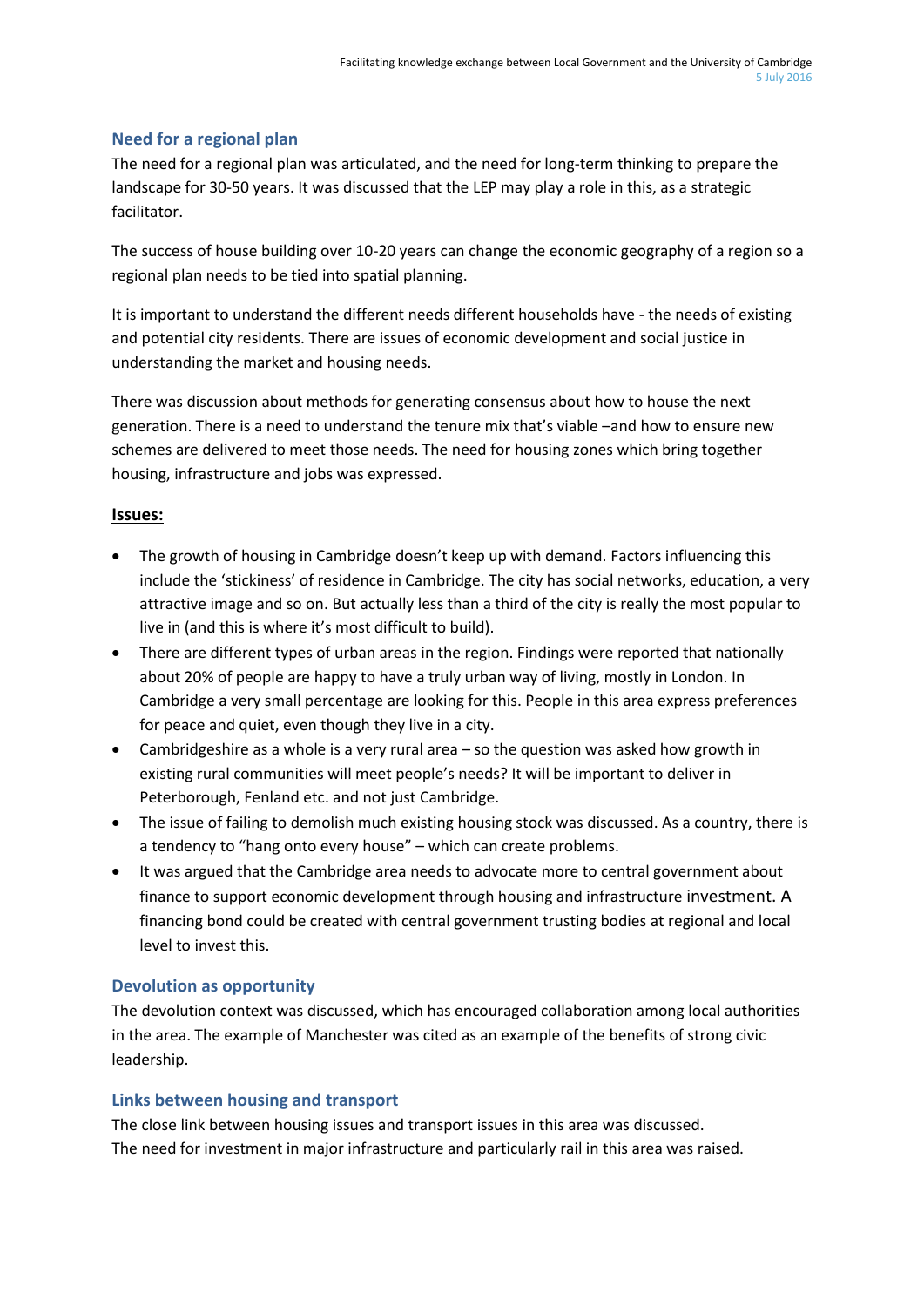Transport issues contribute to a North-South divide in Cambridgeshire, with a lack of connectivity. Cambridge is a global city and it was argued that it needs major investment into infrastructure (like Crossrail in London). Devolution may help enable development in this area.

It was questioned whether enough advantage was being taken from existing transport networks, for example, building along the Cambridge rail line which goes through Shepreth and other villages on the way to Hitchin.

#### **Links between housing and employment**

Cambridge Ahead and the Department of Land Economy are carrying out research among businesses in the city on patterns of employment growth and the effect on housing and transport. It was recommended for future research that public sector employers should be included as well as private.

#### **Migration**

Internal and external migration drives housing growth. Research into migration within the UK is needed in order to accurately plan.

#### **The planning system**

As there is a lot of variation from one locality to another in how many houses are built, it was suggested that there could be more research into the reasons for these underlying differences. Factors to be investigated might include the effects of the planning system, capacity among house builders, the individual drive of some key players, and fundamental restraints on land supply.

For effective planning, there is a fundamental need to define and make the place you're going to have. There is also the need for clarity and confidence about infrastructure investment.

Local authorities need to set out the vision for a clear, coherent spatial strategy. It is also important to get community members involved at this stage.

#### **Construction**

Housing delivery is dependent on the private sector. Under the devolution agreement £170 million is set aside for affordable housing – but how will this be achieved?

It is concerning that workers are still leaving the construction trade altogether – with numbers not yet recovered since before recession. The construction trade is first hit in recession and lost a huge number of jobs.

There may be a growth in smaller self-build/custom-build models.

#### **New methods of construction**

New methods of construction were discussed including modular building. The benefits include addressing the skills problem. Potential constraints are that this method can be more expensive unless volumes can be increased. It was questioned whether developments then potentially end up with a more standard product. Perspectives were shared from the Engineering Department at the University that modern methods of construction need not lead to boring buildings, and the price will go down. Two centres at Cambridge were mentioned: the Centre for Advanced Construction and the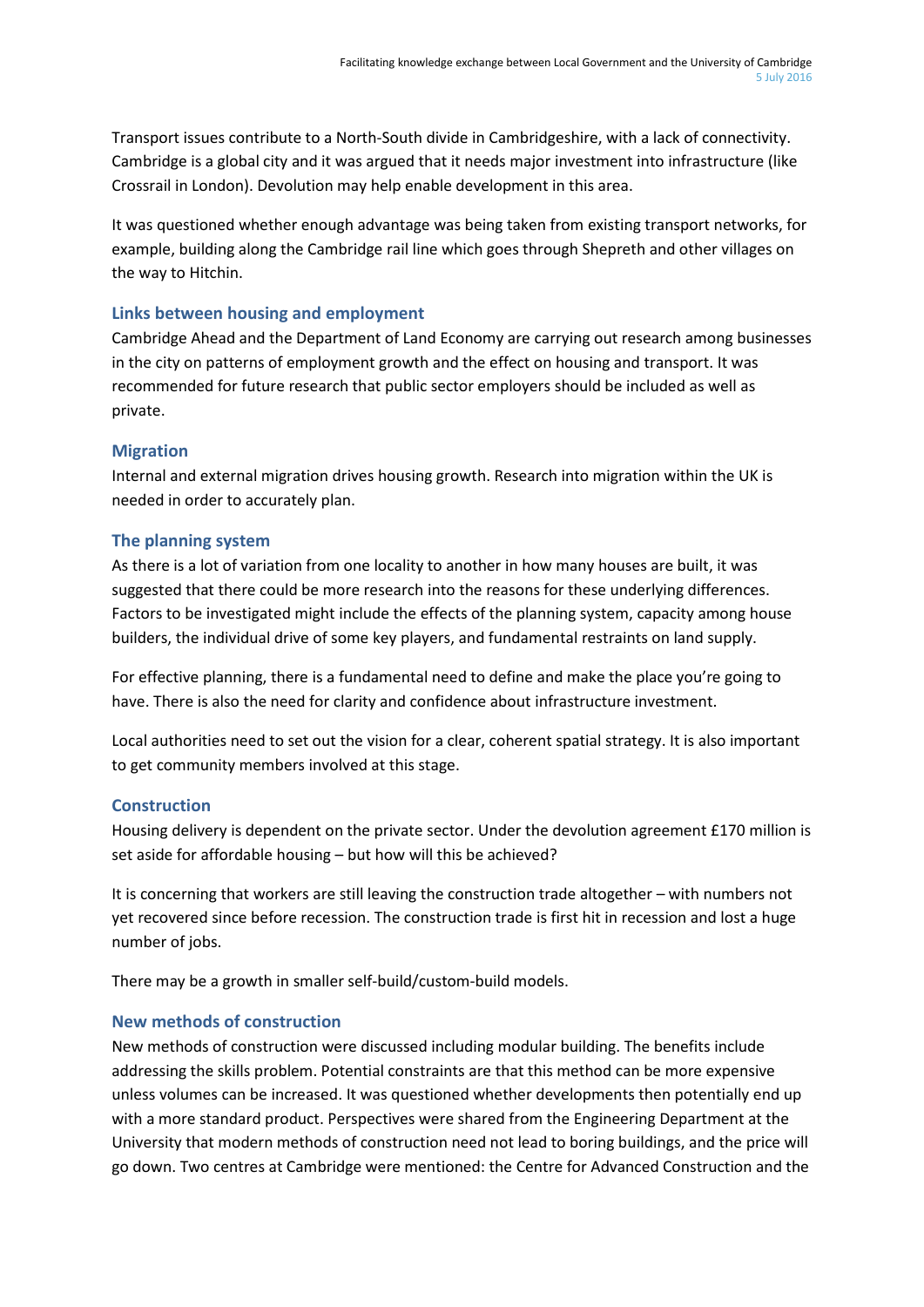Centre for Smart Infrastructure and Construction. In the future it will be possible to monitor how buildings are performing through sensors and make timely interventions into maintenance and renewal. Investors will be able to understand and monitor buildings better through their life-time, thus better protecting their assets.

Judi Wilson from Wilmott Partnership Homes offered to organise a visit for any interested participants to off-site manufacturers they are talking with at the moment.

#### **Private sector, social housing and housing association**

Another potential area of research was discussed regarding the amount of housing it can be expected will be built by the private sector as compared with how much more needs to be delivered in social housing output.

The question of how to empower and help housing associations and get them involved from the beginning of developments was discussed.

The Cambridge K1 – Cambridge Co-housing project example was described as an interesting example.

#### **Pace of building**

The pace of building is still strongly dependent on private sector decision-making. Housing developers build and release houses at the rate they think there is market demand for them.

#### **Size of sites**

There is a tendency for local authorities to have 'stodgy' land supplies – this is in response to the political problem that people often don't like housing development in their areas. This leads to big developments on certain sites, when potentially a better approach is an assortment of sites of different sizes in different areas across local authorities.

Alconbury Weald is an example of a large site including an enterprise zone and it has taken 5 years to develop houses there. Each large site is so different.

There are significant infrastructure needs for large sites, including investment in new facilities like schools. Smaller sites are actually more of a challenge for local councils, as new residents then impact upon existing infrastructure.

Investment frameworks for big infrastructure projects e.g. transport were discussed and it was asked why they can fail to gain government investment. The point was made that it can be very difficult to predict likely returns on investment.

#### **Civic engagement**

Some Cambridge residents' criticism of City Deal proposals were mentioned. Transport plans may mean road widening in some areas, as well as housing development. There is likely to be a growing conflict between people who live in Cambridge and those who want to travel into Cambridge for work.